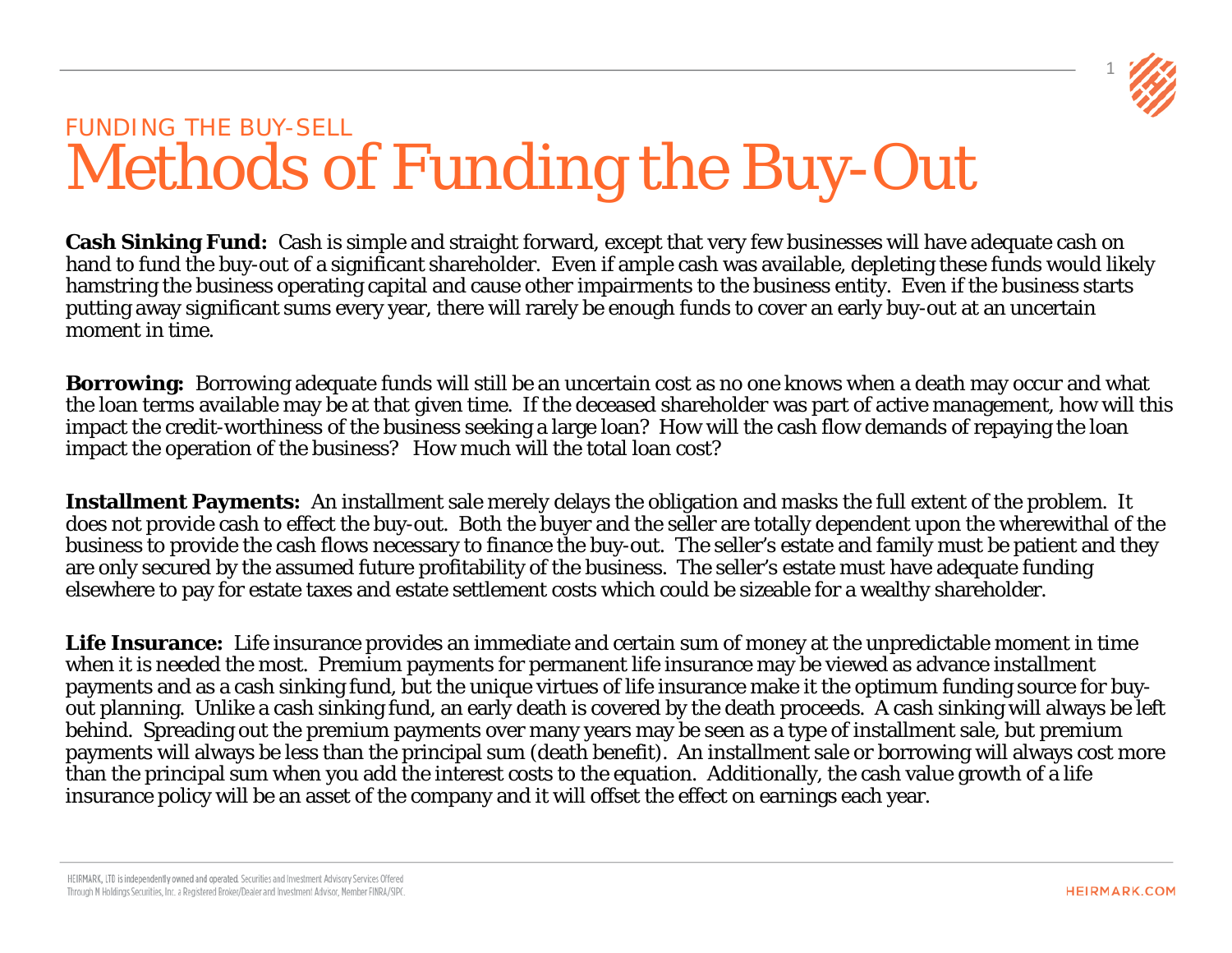

### FUNDING THE BUY-SELL Chance of Death – Life Expectancy

|                            |               |       |          | Chance of Death By Duration of Years |       |
|----------------------------|---------------|-------|----------|--------------------------------------|-------|
|                            | Years to Life | 10    | 15       | 20                                   | 25    |
| Gender/Age                 | Expectancy    | Years | Years    | Years                                | Years |
| Male Age 64                | 23            | 23.3% | 41.1%    | 61.5%                                | 80.6% |
| Female Age 62              | 30            | 12.5% | 22.6%    | 36.4%                                | 53.8% |
| Male Age 60                | 30            | 17.0% | $30.6\%$ | 48.1%                                | 67.6% |
| Male Age 59                | 31            | 15.8% | 28.4%    | 45.0%                                | 64.1% |
| Male Age 56                | 33            | 12.5% | $22.6\%$ | 36.4%                                | 53.8% |
| Chance of at least 1 death | <b>NA</b>     | 59.0% | 82.4%    | 95.6%                                | 99.5% |

Life Expectancies based upon 2008 VBT Mortality and M Financial improved Experience

\*Life Expectancy based upon Standard 2008 VBT Mortality Table

Chance of death and chance of at least 1 death based upon 1980 CSO Mortality Table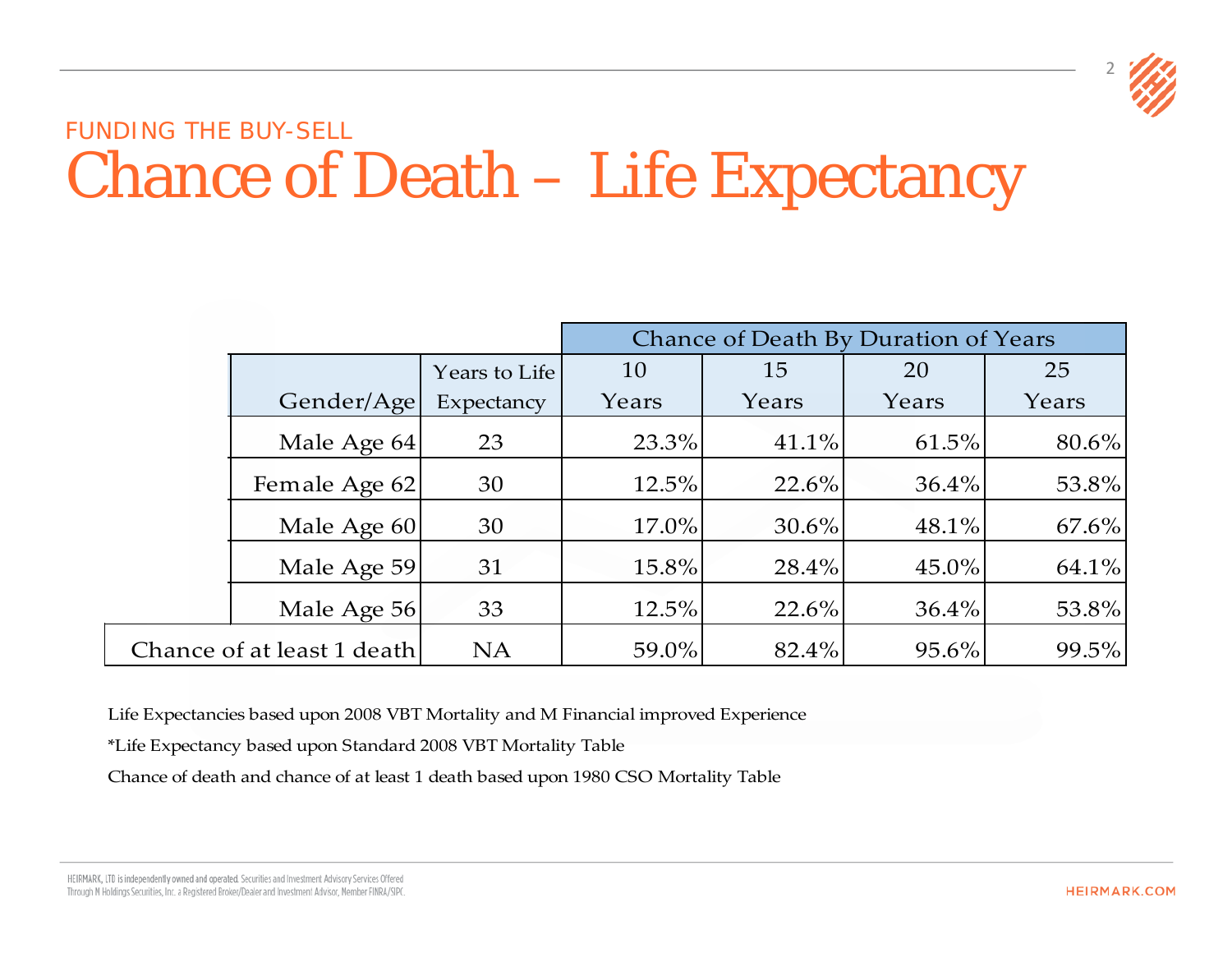

### FUNDING THE BUY-SELL Net Present Value Comparison

Funding \$20M for 4 Shareholders (\$80M Total) Compares Cost of Different Buy-Out Funding Methods

|                                    | <b>Net Present</b> |
|------------------------------------|--------------------|
| Method of Funding Buy-Out          | Value Cost         |
| Cash Sinking Fund                  | 33,719,465         |
| Borrowing                          | 61,078,265         |
| Installment Payments               | 62,179,608         |
| Life Insurance                     | 17,617,954         |
| Life Insurance Adjusted for deaths | 14,465,432         |

NOT VALID WITHOUT COMPLETE LIFE INSURANCE ILLUSTRATIONS SHOWING IMPORTANT INFORMATION ABOUT GUARANTEED AND NON-GUARANTEED VALUES. EACH UNIVERSAL LIFE ILLUSTRATIONS IS DESIGNED TO BE LEVEL FUNDED BASED UPON CURRENT INTEREST RATES WITH A DURATION OF COVERAGE TO AGE 95.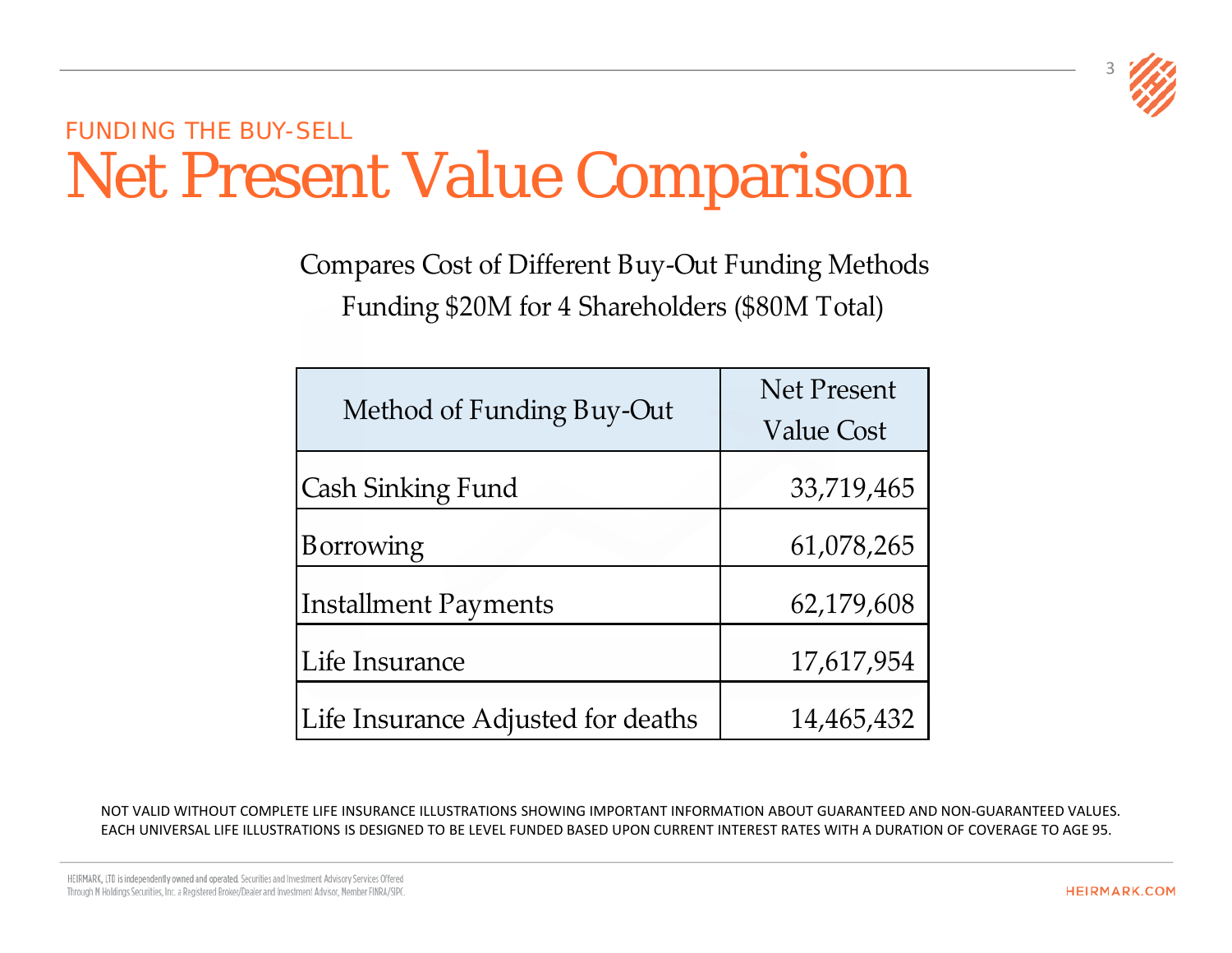

## FUNDING THE BUY-SELL Assumptions for Comparisons

- Given that there is an 82.4% chance of a first death by year 15, we will assume a first death at this point in time. Thereafter, we will stagger the assumed deaths at years 20, 25, and 30.
- These comparisons address the funding of the 4 shareholders we have underwritten for insurance even though we included a non-underwritten partner in the preceding life expectancy composite analysis.
- Each method analyzed (Cash Sinking Fund, Borrowing, and Installment Payments) reflects a (1) single buy-out of \$20M at year 15 and (2) a composite buy-out for each shareholder in years 15, 20, 25, and 30.
- The life insurance comparison reflects our recommended solution showing (1) funding for all 4 shareholders for 30 years, and (2) an adjusted funding scenario assuming an aggregate adjustment for hypothetical deaths in years 15, 20, 25, and 30 *(note that there are several types of product and funding variations available)*
- **Cash Sinking Fund**  Assumes a starting balance of \$1M and shows the required funding level starting immediately at a 4% net rate of return.
- **Borrowing**  Assumes borrowing at each interval with a 10 year amortization at 5% loan interest rate.
- **Installment Payments**  Assumes a \$5M down payment to each decedent followed by a 10 year payment plan assuming a 4% interest rate.
- **Life Insurance**  Our recommended permanent life insurance approach uses a current assumption universal life product for each insured. Further details are contained in our underwriting/product design presentation.

NOT VALID WITHOUT COMPLETE LIFE INSURANCE ILLUSTRATIONS SHOWING IMPORTANT INFORMATION ABOUT GUARANTEED AND NON-GUARANTEED VALUES. EACH UNIVERSAL LIFE ILLUSTRATIONS IS DESIGNED TO BE LEVEL FUNDED BASED UPON CURRENT INTEREST RATES WITH A DURATION OF COVERAGE TO AGE 95.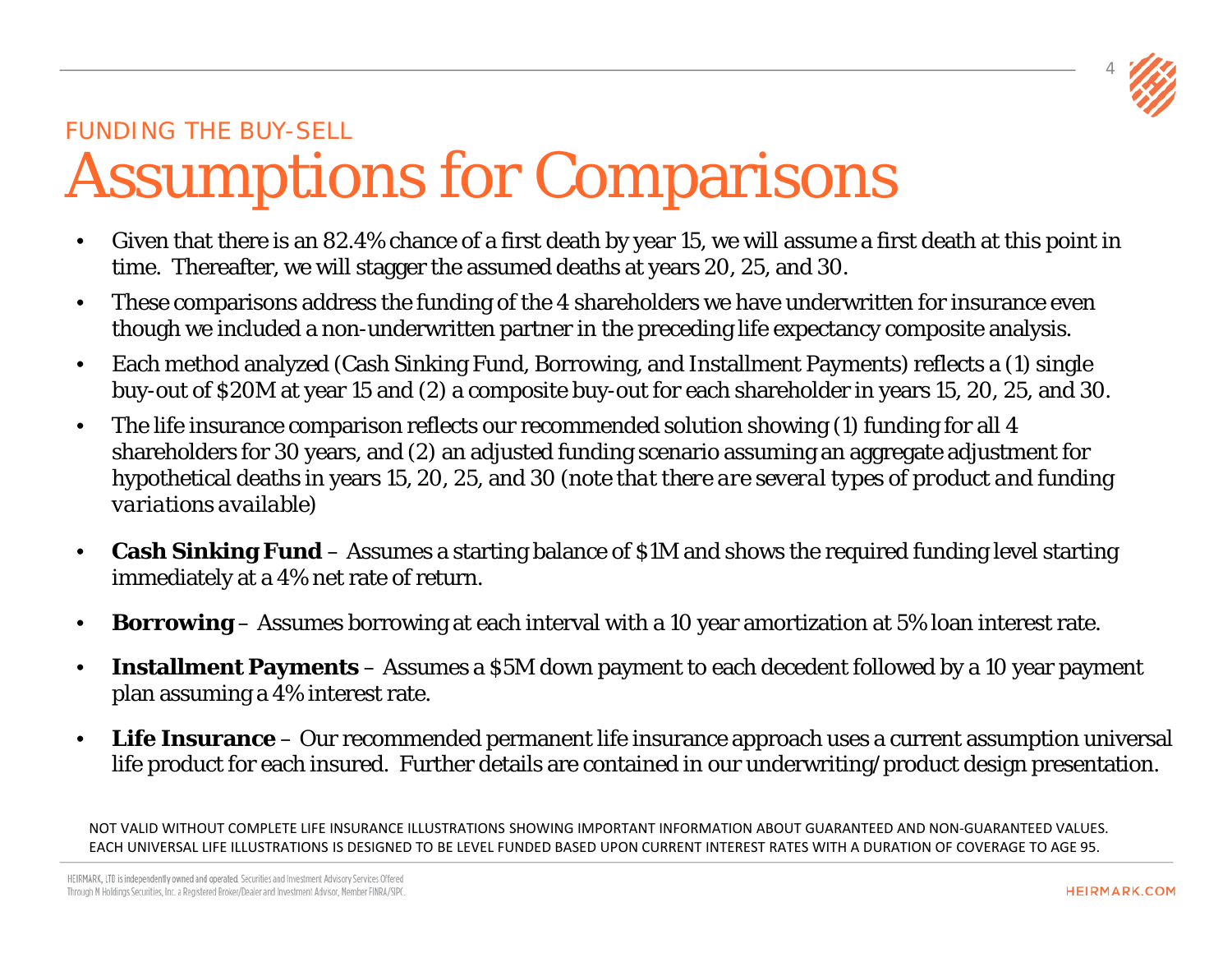## FUNDING THE BUY-SELL Cash Sinking Fund

|                |                    | After-Tax |                              | 4%         |                    |    |
|----------------|--------------------|-----------|------------------------------|------------|--------------------|----|
|                | <b>BOY Sinking</b> | Annual    |                              | <b>Net</b> | <b>EOY Sinking</b> |    |
| Yr             | Fund               | Funding   | <b>Buy-Out Event</b>         | Earnings   | Fund               | Yr |
| $\mathbf{1}$   | 1,000,000          | 920,000   |                              | 76,800     | 1,996,800          |    |
| $\overline{2}$ | 1,996,800          | 920,000   |                              | 116,672    | 3,033,472          |    |
| 3              | 3,033,472          | 920,000   |                              | 158,139    | 4,111,611          |    |
| $\overline{4}$ | 4,111,611          | 920,000   | $\qquad \qquad \blacksquare$ | 201,264    | 5,232,875          |    |
| 5              | 5,232,875          | 920,000   |                              | 246,115    | 6,398,990          |    |
| 6              | 6,398,990          | 920,000   |                              | 292,760    | 7,611,750          |    |
| $\overline{7}$ | 7,611,750          | 920,000   |                              | 341,270    | 8,873,020          |    |
| 8              | 8,873,020          | 920,000   | $\overline{\phantom{a}}$     | 391,721    | 10,184,741         |    |
| 9              | 10,184,741         | 920,000   |                              | 444,190    | 11,548,930         |    |
| 10             | 11,548,930         | 920,000   |                              | 498,757    | 12,967,688         |    |
| 11             | 12,967,688         | 920,000   |                              | 555,508    | 14,443,195         |    |
| 12             | 14,443,195         | 920,000   | $\overline{\phantom{a}}$     | 614,528    | 15,977,723         |    |
| 13             | 15,977,723         | 920,000   |                              | 675,909    | 17,573,632         |    |
| 14             | 17,573,632         | 920,000   |                              | 739,745    | 19,233,377         |    |
| 15             | 19,233,377         | 920,000   | (20,000,000)                 | 6,135      | 159,512            |    |
| 16             |                    |           |                              |            |                    |    |
| 17             |                    |           |                              |            |                    |    |
| 18             |                    |           |                              |            |                    |    |
| 19             |                    |           |                              |            |                    |    |
| 20             |                    |           |                              |            |                    |    |
| 21             |                    |           |                              |            |                    |    |
| 22             |                    |           |                              |            |                    |    |
| 23             |                    |           |                              |            |                    |    |
| 24             |                    |           |                              |            |                    |    |
| 25             |                    |           |                              |            |                    |    |
| 26             |                    |           |                              |            |                    |    |
| 27             |                    |           |                              |            |                    |    |
| 28             |                    |           |                              |            |                    |    |
| 29             |                    |           |                              |            |                    |    |
| 30             |                    |           |                              |            |                    |    |

### **FUNDING A SINGLE BUY-OUT FUNDING 4 SHAREHOLDER BUY-OUTS**

|                 |                    | After-Tax |                      | 4%         |                    |                |                    | After-Tax |                          | 4%         |                    |
|-----------------|--------------------|-----------|----------------------|------------|--------------------|----------------|--------------------|-----------|--------------------------|------------|--------------------|
|                 | <b>BOY Sinking</b> | Annual    |                      | <b>Net</b> | <b>EOY Sinking</b> |                | <b>BOY Sinking</b> | Annual    |                          | <b>Net</b> | <b>EOY Sinking</b> |
|                 | Fund               | Funding   | <b>Buy-Out Event</b> | Earnings   | Fund               | Yr             | Fund               | Funding   | <b>Buy-Out Event</b>     | Earnings   | Fund               |
|                 | 1,000,000          | 920,000   |                      | 76,800     | 1,996,800          |                | 1,000,000          | 1,950,000 |                          | 118,000    | 3,068,000          |
|                 | 1,996,800          | 920.000   |                      | 116,672    | 3,033,472          |                | 3,068,000          | 1,950,000 |                          | 200,720    | 5,218,720          |
| $\mathfrak{Z}$  | 3,033,472          | 920,000   |                      | 158,139    | 4,111,611          | 3              | 5,218,720          | 1,950,000 |                          | 286,749    | 7,455,469          |
| 4               | 4,111,611          | 920,000   |                      | 201,264    | 5,232,875          |                | 7,455,469          | 1,950,000 |                          | 376,219    | 9,781,688          |
| 5               | 5,232,875          | 920,000   |                      | 246,115    | 6,398,990          | 5              | 9,781,688          | 1,950,000 |                          | 469,268    | 12,200,955         |
| 6               | 6,398,990          | 920.000   | $\sim$               | 292,760    | 7,611,750          | 6              | 12,200,955         | 1,950,000 | $\sim$                   | 566,038    | 14,716,993         |
| $\overline{7}$  | 7,611,750          | 920,000   |                      | 341,270    | 8,873,020          | $\overline{7}$ | 14,716,993         | 1,950,000 |                          | 666,680    | 17,333,673         |
| 8               | 8,873,020          | 920,000   |                      | 391,721    | 10,184,741         | 8              | 17,333,673         | 1,950,000 |                          | 771,347    | 20,055,020         |
| 9               | 10,184,741         | 920,000   |                      | 444,190    | 11,548,930         | 9              | 20,055,020         | 1,950,000 | $\overline{\phantom{a}}$ | 880,201    | 22,885,221         |
| 10              | 11,548,930         | 920,000   |                      | 498,757    | 12,967,688         | 10             | 22,885,221         | 1,950,000 |                          | 993,409    | 25,828,630         |
| 11              | 12,967,688         | 920,000   |                      | 555,508    | 14,443,195         | 11             | 25,828,630         | 1,950,000 |                          | 1,111,145  | 28,889,775         |
| $\overline{12}$ | 14,443,195         | 920,000   |                      | 614,528    | 15,977,723         | 12             | 28,889,775         | 1,950,000 |                          | 1,233,591  | 32,073,366         |
| 13              | 15,977,723         | 920,000   |                      | 675,909    | 17,573,632         | 13             | 32,073,366         | 1,950,000 |                          | 1,360,935  | 35,384,300         |
| 14              | 17,573,632         | 920,000   |                      | 739,745    | 19,233,377         | 14             | 35,384,300         | 1,950,000 |                          | 1,493,372  | 38,827,672         |
| 15              | 19,233,377         | 920,000   | (20,000,000)         | 6,135      | 159,512            | 15             | 38,827,672         | 1,950,000 | (20,000,000)             | 831,107    | 21,608,779         |
| 16              |                    |           |                      |            |                    | 16             | 21,608,779         | 1,950,000 |                          | 942,351    | 24,501,130         |
| $\overline{17}$ |                    |           |                      |            |                    | 17             | 24,501,130         | 1,950,000 | $\overline{\phantom{a}}$ | 1,058,045  | 27,509,176         |
| $\overline{18}$ |                    |           |                      |            |                    | 18             | 27,509,176         | 1,950,000 |                          | 1,178,367  | 30,637,543         |
| 19              |                    |           |                      |            |                    | 19             | 30,637,543         | 1,950,000 |                          | 1,303,502  | 33,891,044         |
| $\overline{20}$ |                    |           |                      |            |                    | 20             | 33,891,044         | 1,950,000 | (20,000,000)             | 633,642    | 16,474,686         |
| $\overline{21}$ |                    |           |                      |            |                    | 21             | 16,474,686         | 1,950,000 |                          | 736,987    | 19,161,674         |
| $\overline{22}$ |                    |           |                      |            |                    | 22             | 19,161,674         | 1,950,000 |                          | 844,467    | 21,956,141         |
| 23              |                    |           |                      |            |                    | 23             | 21,956,141         | 1,950,000 | $\sim$                   | 956,246    | 24,862,386         |
| $\overline{24}$ |                    |           |                      |            |                    | 24             | 24,862,386         | 1,950,000 |                          | 1,072,495  | 27,884,882         |
| $\overline{25}$ |                    |           |                      |            |                    | 25             | 27,884,882         | 1,950,000 | (20,000,000)             | 393,395    | 10,228,277         |
| 26              |                    |           |                      |            |                    | 26             | 10,228,277         | 1,950,000 |                          | 487,131    | 12,665,408         |
| $\frac{27}{28}$ |                    |           |                      |            |                    | 27             | 12,665,408         | 1,950,000 |                          | 584,616    | 15,200,024         |
|                 |                    |           |                      |            |                    | 28             | 15,200,024         | 1,950,000 |                          | 686,001    | 17,836,025         |
| 29              |                    |           |                      |            |                    | 29             | 17,836,025         | 1,950,000 |                          | 791,441    | 20,577,466         |
| 30              |                    |           |                      |            |                    | 30             | 20,577,466         | 1,950,000 | (20,000,000)             | 101,099    | 2,628,565          |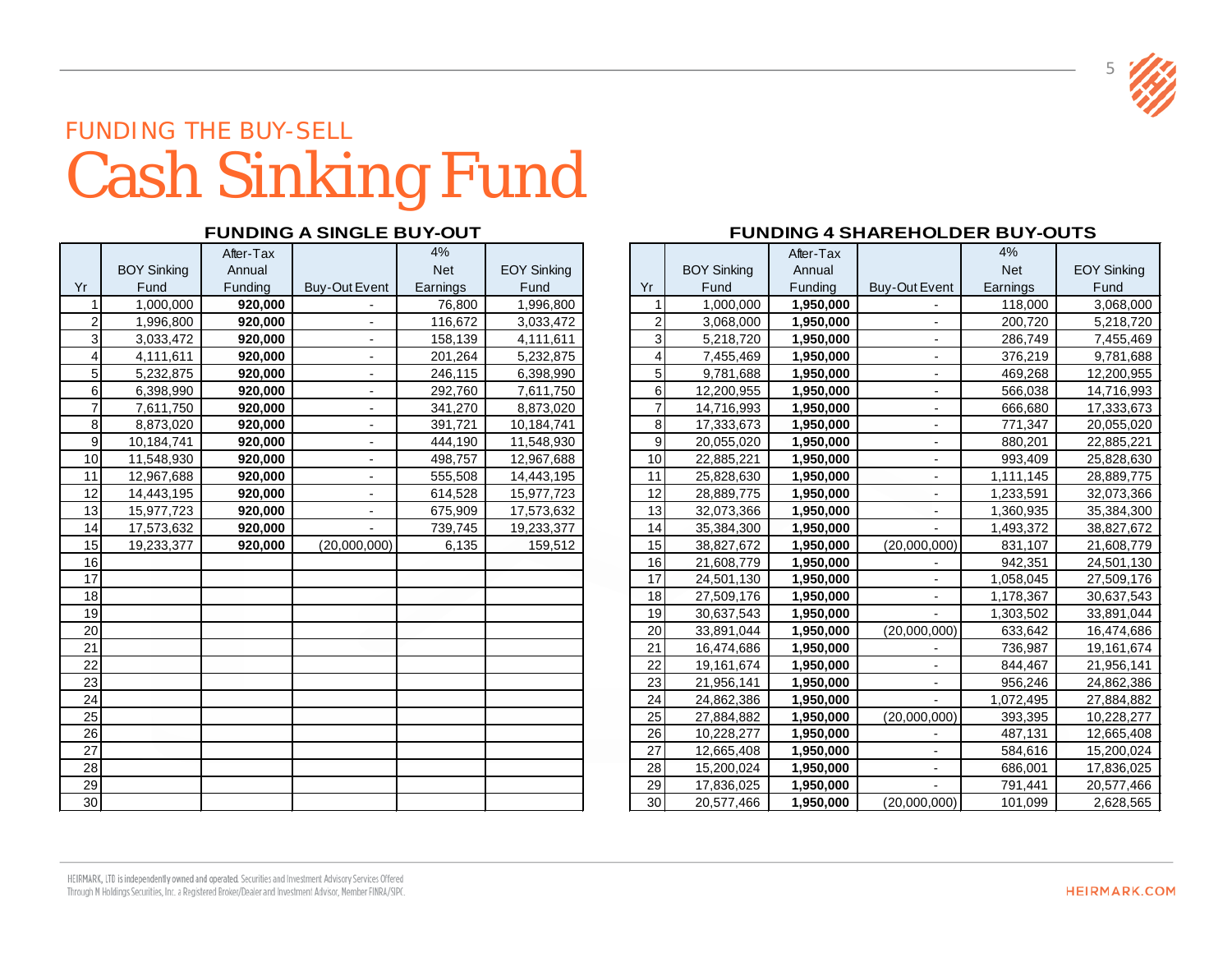

### FUNDING THE BUY-SELL Borrowing

#### **FUNDING A SINGLE BUY-OUT**

|                |            | <b>BOY Note</b> | Principal | 5%<br>Interest | <b>BOY</b><br>Amortization | <b>EOY Principal</b> |                 |                |
|----------------|------------|-----------------|-----------|----------------|----------------------------|----------------------|-----------------|----------------|
| Yr             | Buy-Out    | Payable         | Payment   | Payment        | Schdule                    | <b>Balance</b>       | Yr              | Buy-Out        |
| 1              |            |                 |           |                |                            |                      |                 | 1              |
| $\overline{2}$ |            |                 |           |                |                            |                      |                 | $\overline{a}$ |
| $\overline{3}$ |            |                 |           |                |                            |                      |                 | $\overline{3}$ |
| $\overline{4}$ |            |                 |           |                |                            |                      |                 | $\overline{4}$ |
| 5              |            |                 |           |                |                            |                      |                 | $\overline{5}$ |
| $\overline{6}$ |            |                 |           |                |                            |                      |                 | 6              |
| $\overline{7}$ |            |                 |           |                |                            |                      |                 | $\overline{7}$ |
| 8              |            |                 |           |                |                            |                      |                 | 8 <sup>1</sup> |
| 9              |            |                 |           |                |                            |                      |                 | $\overline{9}$ |
| 10             |            |                 |           |                |                            |                      | 10              |                |
| 11             |            |                 |           |                |                            |                      | 11              |                |
| 12             |            |                 |           |                |                            |                      | 12              |                |
| 13             |            |                 |           |                |                            |                      | 13              |                |
| 14             |            |                 |           |                |                            |                      | 14              |                |
| 15             | 20,000,000 | 20,000,000      | 1,466,754 | 1,000,000      | 2,466,754                  | 18,533,246           | 15              | 20,000,0       |
| 16             |            | 18,533,246      | 1,540,091 | 926,662        | 2,466,754                  | 16,993,155           | 16              |                |
| 17             |            | 16,993,155      | 1,617,096 | 849,658        | 2,466,754                  | 15,376,059           | 17              |                |
| 18             |            | 15,376,059      | 1,697,951 | 768,803        | 2,466,754                  | 13,678,108           | 18              |                |
| 19             |            | 13,678,108      | 1,782,848 | 683,905        | 2,466,754                  | 11,895,259           | 19              |                |
| 20             |            | 11,895,259      | 1,871,991 | 594,763        | 2,466,754                  | 10,023,268           | 20              | 20,000,0       |
| 21             |            | 10,023,268      | 1,965,590 | 501,163        | 2,466,754                  | 8,057,678            | 21              |                |
| 22             |            | 8,057,678       | 2,063,870 | 402,884        | 2,466,754                  | 5,993,808            | 22              |                |
| 23             |            | 5,993,808       | 2,167,063 | 299,690        | 2,466,754                  | 3,826,745            | 23              |                |
| 24             |            | 3,826,745       | 2,275,417 | 191,337        | 2,466,754                  | 1,551,328            | 24              |                |
| 25             |            |                 |           |                |                            |                      | 25              | 20,000,0       |
| 26             |            |                 |           |                |                            |                      | 26              |                |
| 27             |            |                 |           |                |                            |                      | 27              |                |
| 28             |            |                 |           |                |                            |                      | 28              |                |
| 29             |            |                 |           |                |                            |                      | 29              |                |
| 30             |            |                 |           |                |                            |                      | 30 <sup>1</sup> | 20,000.0       |

#### **FUNDING 4 SHAREHOLDER BUY-OUTS**

|                                    |            |                 |           | 5%        | <b>BOY</b>   |                      |                 |                |                  |           | 5%        | <b>BOY</b>   |                      |
|------------------------------------|------------|-----------------|-----------|-----------|--------------|----------------------|-----------------|----------------|------------------|-----------|-----------|--------------|----------------------|
|                                    |            | <b>BOY Note</b> | Principal | Interest  | Amortization | <b>EOY Principal</b> |                 |                | <b>BOY Notes</b> | Principal | Interest  | Amortization | <b>EOY Principal</b> |
|                                    | Buy-Out    | Payable         | Payment   | Payment   | Schdule      | Balance              | Yr              | Buy-Out        | Payable          | Payment   | Payment   | Schdule      | Balance              |
|                                    |            |                 |           |           |              |                      |                 |                |                  |           |           |              |                      |
| 2                                  |            |                 |           |           |              |                      |                 |                |                  |           |           |              |                      |
| $\overline{3}$                     |            |                 |           |           |              |                      |                 | 3              |                  |           |           |              |                      |
| $\overline{4}$                     |            |                 |           |           |              |                      |                 | $\Delta$       |                  |           |           |              |                      |
| 5 <sub>5</sub>                     |            |                 |           |           |              |                      |                 | 5              |                  |           |           |              |                      |
| 6                                  |            |                 |           |           |              |                      |                 | 6              |                  |           |           |              |                      |
| $\overline{7}$                     |            |                 |           |           |              |                      |                 | $\overline{7}$ |                  |           |           |              |                      |
| 8                                  |            |                 |           |           |              |                      |                 | 8              |                  |           |           |              |                      |
| 9                                  |            |                 |           |           |              |                      |                 | 9              |                  |           |           |              |                      |
| 10                                 |            |                 |           |           |              |                      | 10              |                |                  |           |           |              |                      |
| 11                                 |            |                 |           |           |              |                      | 11              |                |                  |           |           |              |                      |
| 12                                 |            |                 |           |           |              |                      | 12              |                |                  |           |           |              |                      |
| 13                                 |            |                 |           |           |              |                      | 13              |                |                  |           |           |              |                      |
| 14                                 |            |                 |           |           |              |                      | 14              |                |                  |           |           |              |                      |
| 15                                 | 20,000,000 | 20,000,000      | 1,466,754 | 1,000,000 | 2,466,754    | 18,533,246           | 15              | 20,000,000     | 20,000,000       | 1,466,754 | 1,000,000 | 2,466,754    | 18,533,246           |
| 16                                 |            | 18,533,246      | 1,540,091 | 926,662   | 2,466,754    | 16,993,155           | 16              |                | 18,533,246       | 1,540,091 | 926,662   | 2,466,754    | 16,993,155           |
| 17                                 |            | 16,993,155      | 1,617,096 | 849,658   | 2,466,754    | 15,376,059           | 17              |                | 16,993,155       | 1,617,096 | 849,658   | 2,466,754    | 15,376,059           |
| 18                                 |            | 15,376,059      | 1,697,951 | 768,803   | 2,466,754    | 13,678,108           | $\overline{18}$ |                | 15,376,059       | 1,697,951 | 768,803   | 2,466,754    | 13,678,108           |
| 19                                 |            | 13,678,108      | 1,782,848 | 683,905   | 2,466,754    | 11,895,259           | $\overline{19}$ |                | 13,678,108       | 1,782,848 | 683,905   | 2,466,754    | 11,895,259           |
| 20                                 |            | 11,895,259      | 1,871,991 | 594,763   | 2,466,754    | 10,023,268           | 20              | 20,000,000     | 31,895,259       | 3,338,745 | 1,594,763 | 4,933,508    | 28,556,515           |
| $\overline{21}$                    |            | 10,023,268      | 1,965,590 | 501,163   | 2,466,754    | 8,057,678            | 21              |                | 28,556,515       | 3,505,682 | 1,427,826 | 4,933,508    | 25,050,833           |
|                                    |            | 8,057,678       | 2,063,870 | 402,884   | 2,466,754    | 5,993,808            | 22              |                | 25,050,833       | 3,680,966 | 1,252,542 | 4,933,508    | 21,369,867           |
|                                    |            | 5,993,808       | 2,167,063 | 299,690   | 2,466,754    | 3,826,745            | 23              |                | 21,369,867       | 3,865,014 | 1,068,493 | 4,933,508    | 17,504,853           |
| $\frac{22}{23}$<br>$\frac{23}{24}$ |            | 3,826,745       | 2,275,417 | 191,337   | 2,466,754    | 1,551,328            | 24              |                | 17,504,853       | 4,058,265 | 875,243   | 4,933,508    | 13,446,588           |
|                                    |            |                 |           |           |              |                      | 25              | 20,000,000     | 31,895,259       | 3,338,745 | 1,594,763 | 4,933,508    | 28,556,515           |
| $\frac{26}{27}$                    |            |                 |           |           |              |                      | 26              |                | 28,556,515       | 3,505,682 | 1,427,826 | 4,933,508    | 25,050,833           |
|                                    |            |                 |           |           |              |                      | 27              |                | 25,050,833       | 3,680,966 | 1,252,542 | 4,933,508    | 21,369,867           |
| $\frac{28}{29}$                    |            |                 |           |           |              |                      | 28              |                | 21,369,867       | 3,865,014 | 1,068,493 | 4,933,508    | 17,504,853           |
|                                    |            |                 |           |           |              |                      | 29              |                | 17,504,853       | 4,058,265 | 875,243   | 4,933,508    | 13,446,588           |
| 30                                 |            |                 |           |           |              |                      | 30              | 20,000,000     | 31,895,259       | 3,338,745 | 1,594,763 | 4,933,508    | 28,556,515           |
|                                    |            |                 |           |           |              |                      | 31              |                | 28,556,515       | 3,505,682 | 1,427,826 | 4,933,508    | 25,050,833           |
|                                    |            |                 |           |           |              |                      | 32              |                | 25,050,833       | 3,680,966 | 1,252,542 | 4,933,508    | 21,369,867           |
|                                    |            |                 |           |           |              |                      | 33              |                | 21,369,867       | 3,865,014 | 1,068,493 | 4,933,508    | 17,504,853           |
|                                    |            |                 |           |           |              |                      | 34              |                | 17,504,853       | 4,058,265 | 875,243   | 4,933,508    | 13,446,588           |
|                                    |            |                 |           |           |              |                      | 35              |                | 11,895,259       | 1,871,991 | 594,763   | 2,466,754    | 10,023,268           |
|                                    |            |                 |           |           |              |                      | 36              |                | 10,023,268       | 1,965,590 | 501,163   | 2,466,754    | 8,057,678            |
|                                    |            |                 |           |           |              |                      | 37              |                | 8,057,678        | 2,063,870 | 402,884   | 2,466,754    | 5,993,808            |
|                                    |            |                 |           |           |              |                      | 38              |                | 5,993,808        | 2,167,063 | 299,690   | 2,466,754    | 3,826,745            |
|                                    |            |                 |           |           |              |                      |                 | 39             | 3,826,745        | 2,275,417 | 191,337   | 2,466,754    | 1,551,328            |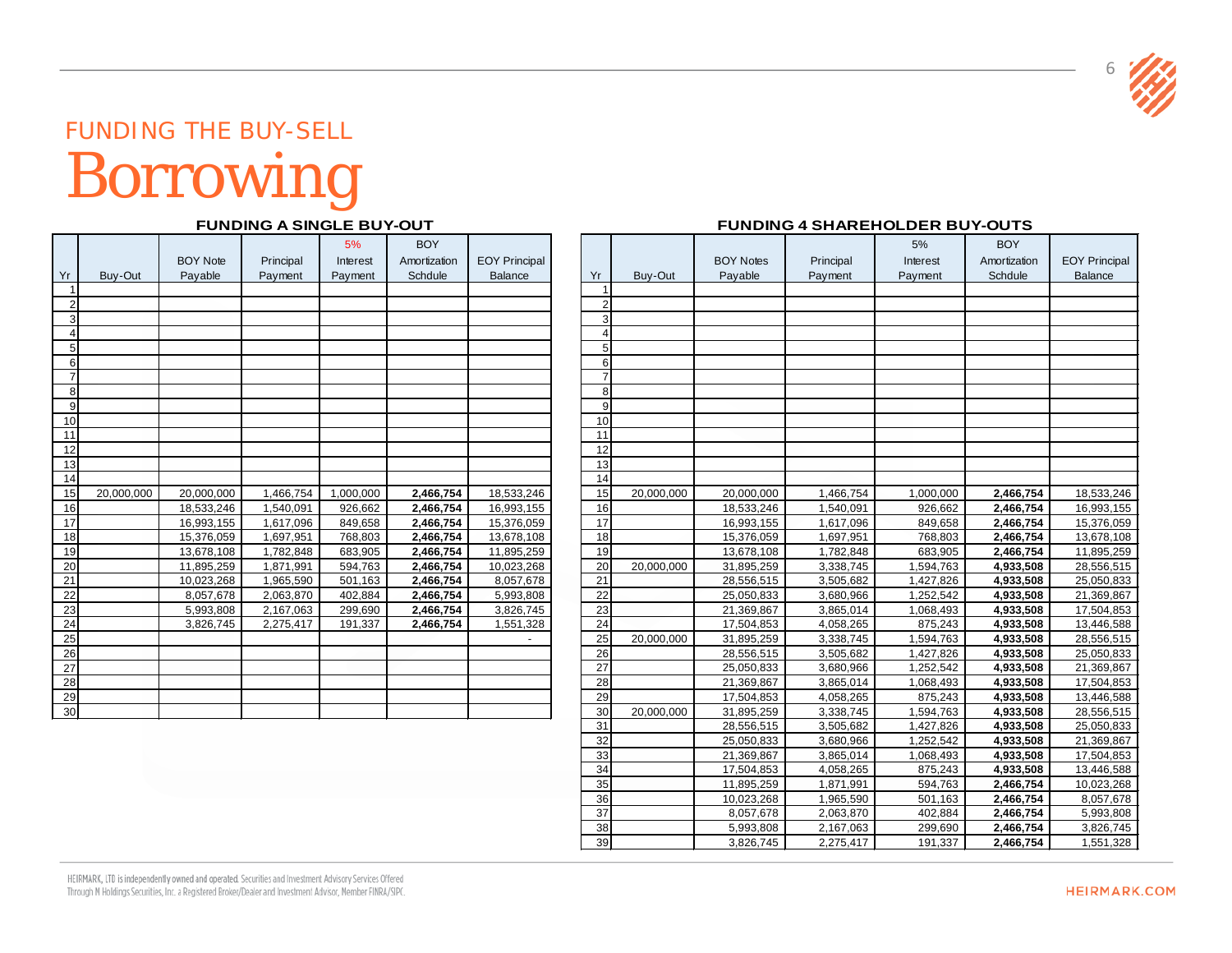

### FUNDING THE BUY-SELL Installment Payments

#### **FUNDING A SINGLE BUY-OUT**

|                 |            | Down      | <b>BOY Note</b> |           | 4%<br>Interest | <b>BOY</b><br>Amortization | EOY<br>Principal |                |           |
|-----------------|------------|-----------|-----------------|-----------|----------------|----------------------------|------------------|----------------|-----------|
| Yr              |            |           |                 | Principal |                | Schdule                    |                  | Yr             |           |
| $\mathbf{1}$    | Buy-Out    | Payment   | Payable         | Payment   | Payment        |                            | Balance          | 1              | Buy-Out   |
| $\overline{2}$  |            |           |                 |           |                |                            |                  | $\overline{2}$ |           |
| 3               |            |           |                 |           |                |                            |                  | 3              |           |
| 4               |            |           |                 |           |                |                            |                  | 4              |           |
| 5               |            |           |                 |           |                |                            |                  | 5              |           |
| 6               |            |           |                 |           |                |                            |                  | 6              |           |
| $\overline{7}$  |            |           |                 |           |                |                            |                  | 7              |           |
| 8               |            |           |                 |           |                |                            |                  | 8              |           |
| 9               |            |           |                 |           |                |                            |                  | 9              |           |
| 10              |            |           |                 |           |                |                            |                  | 10             |           |
| 11              |            |           |                 |           |                |                            |                  | 11             |           |
| 12              |            |           |                 |           |                |                            |                  | 12             |           |
| 13              |            |           |                 |           |                |                            |                  | 13             |           |
| 14              |            |           |                 |           |                |                            |                  | 14             |           |
| 15              | 20,000,000 | 5,000,000 | 15,000,000      | 1,178,235 | 600,000        | 1,778,235                  | 13,821,765       | 15             | 20,000,00 |
| 16              |            |           | 13,821,765      | 1,225,364 | 552,871        | 1,778,235                  | 12,596,401       | 16             |           |
| 17              |            |           | 12,596,401      | 1,274,379 | 503,856        | 1,778,235                  | 11,322,022       | 17             |           |
| 18              |            |           | 11,322,022      | 1,325,354 | 452,881        | 1,778,235                  | 9,996,668        | 18             |           |
| 19              |            |           | 9,996,668       | 1,378,368 | 399,867        | 1,778,235                  | 8,618,300        | 19             |           |
| 20              |            |           | 8,618,300       | 1,433,503 | 344,732        | 1,778,235                  | 7,184,798        | 20             | 20,000,00 |
| 21              |            |           | 7,184,798       | 1,490,843 | 287,392        | 1,778,235                  | 5,693,955        | 21             |           |
| 22              |            |           | 5,693,955       | 1,550,477 | 227,758        | 1,778,235                  | 4,143,478        | 22             |           |
| 23              |            |           | 4,143,478       | 1,612,496 | 165,739        | 1,778,235                  | 2,530,983        | 23             |           |
| 24              |            |           | 2,530,983       |           | 101,239        | 1,778,235                  | 853,987          | 24             |           |
| 25              |            |           |                 | 1,676,995 |                |                            |                  | 25             | 20,000,00 |
| 26              |            |           |                 |           |                |                            |                  | 26             |           |
| 27              |            |           |                 |           |                |                            |                  | 27             |           |
| 28              |            |           |                 |           |                |                            |                  | 28             |           |
| 29              |            |           |                 |           |                |                            |                  | 29             |           |
| 30 <sup>1</sup> |            |           |                 |           |                |                            |                  | 30             | 20,000,00 |
|                 |            |           |                 |           |                |                            |                  |                |           |

#### **FUNDING 4 SHAREHOLDER BUY-OUTS**

|                   |            |           |                 |           | 4%       | <b>BOY</b>   | EOY        |                |            |           |                          |                        | 4%                 |                        |                         |
|-------------------|------------|-----------|-----------------|-----------|----------|--------------|------------|----------------|------------|-----------|--------------------------|------------------------|--------------------|------------------------|-------------------------|
|                   |            | Down      | <b>BOY Note</b> | Principal | Interest | Amortization | Principal  |                |            | Down      | <b>BOY Notes</b>         | Principal              | Interest           | Amortization           | <b>EOY Principal</b>    |
| ′r                | Buy-Out    | Payment   | Payable         | Payment   | Payment  | Schdule      | Balance    | Yr             | Buy-Out    | Payment   | Payable                  | Payment                | Payment            | Schdule                | Balance                 |
| $\vert$ 1         |            |           |                 |           |          |              |            |                |            |           |                          |                        |                    |                        |                         |
| 2                 |            |           |                 |           |          |              |            | $\mathcal{P}$  |            |           |                          |                        |                    |                        |                         |
| $\overline{3}$    |            |           |                 |           |          |              |            | 3              |            |           |                          |                        |                    |                        |                         |
| $\vert$           |            |           |                 |           |          |              |            | $\overline{4}$ |            |           |                          |                        |                    |                        |                         |
| $5\overline{)}$   |            |           |                 |           |          |              |            | 5              |            |           |                          |                        |                    |                        |                         |
| 6                 |            |           |                 |           |          |              |            | 6              |            |           |                          |                        |                    |                        |                         |
| $\overline{7}$    |            |           |                 |           |          |              |            | $\overline{7}$ |            |           |                          |                        |                    |                        |                         |
| $\lvert 8 \rvert$ |            |           |                 |           |          |              |            | 8              |            |           |                          |                        |                    |                        |                         |
| $\overline{9}$    |            |           |                 |           |          |              |            | $\mathsf{Q}$   |            |           |                          |                        |                    |                        |                         |
| 10 <sub>1</sub>   |            |           |                 |           |          |              |            | 10             |            |           |                          |                        |                    |                        |                         |
| 11                |            |           |                 |           |          |              |            | 11             |            |           |                          |                        |                    |                        |                         |
| 12 <sup>1</sup>   |            |           |                 |           |          |              |            | 12             |            |           |                          |                        |                    |                        |                         |
| 13                |            |           |                 |           |          |              |            | 13             |            |           |                          |                        |                    |                        |                         |
| 4                 |            |           |                 |           |          |              |            | 14             |            |           |                          |                        |                    |                        |                         |
| 15                | 20,000,000 | 5,000,000 | 15,000,000      | 1,178,235 | 600,000  | 1,778,235    | 13,821,765 | 15             | 20,000,000 | 5,000,000 | 15,000,000               | 1,178,235              | 600,000            | 1,778,235              | 13,821,765              |
| 16                |            |           | 13,821,765      | 1,225,364 | 552,871  | 1,778,235    | 12,596,401 | 16             |            |           | 13,821,765               | 1,225,364              | 552,871            | 1,778,235              | 12,596,401              |
| $\overline{17}$   |            |           | 12,596,401      | 1,274,379 | 503,856  | 1,778,235    | 11,322,022 | 17             |            |           | 12,596,401               | 1,274,379              | 503,856            | 1,778,235              | 11,322,022              |
| 18                |            |           | 11.322.022      | 1,325,354 | 452,881  | 1,778,235    | 9,996,668  | 18             |            |           | 11,322,022               | 1,325,354              | 452,881            | 1,778,235              | 9,996,668               |
| 19                |            |           | 9,996,668       | 1,378,368 | 399,867  | 1,778,235    | 8,618,300  | 19             |            |           | 9,996,668                | 1,378,368              | 399,867            | 1,778,235              | 8,618,300               |
| $20\,$            |            |           | 8,618,300       | 1,433,503 | 344,732  | 1,778,235    | 7,184,798  | 20             | 20,000,000 | 5.000.000 | 23,618,300               | 2,611,738              | 944,732            | 3,556,470              | 21,006,563              |
| $\overline{21}$   |            |           | 7,184,798       | 1,490,843 | 287,392  | 1,778,235    | 5,693,955  | 21             |            |           | 21,006,563               | 2,716,207              | 840,263            | 3,556,470              | 18,290,356              |
| $\overline{22}$   |            |           | 5,693,955       | 1,550,477 | 227,758  | 1,778,235    | 4,143,478  | 22             |            |           | 18,290,356               | 2,824,855              | 731,614            | 3,556,470              | 15,465,501              |
| 23                |            |           | 4,143,478       | 1,612,496 | 165,739  | 1,778,235    | 2,530,983  | 23             |            |           | 15,465,501               | 2,937,850              | 618,620            | 3,556,470              | 12,527,651              |
| $\frac{24}{25}$   |            |           | 2,530,983       | 1,676,995 | 101,239  | 1,778,235    | 853,987    | 24             |            |           | 12,527,651               | 3,055,364              | 501,106            | 3,556,470              | 9,472,288               |
|                   |            |           |                 |           |          |              |            | 25             | 20,000,000 | 5,000,000 | 23,618,300               | 2,611,738              | 944,732            | 3,556,470              | 21,006,563              |
| $\frac{26}{27}$   |            |           |                 |           |          |              |            | 26             |            |           | 21,006,563               | 2,716,207              | 840,263            | 3,556,470              | 18,290,356              |
|                   |            |           |                 |           |          |              |            | 27             |            |           | 18,290,356               | 2,824,855              | 731,614            | 3,556,470              | 15,465,501              |
| $\overline{28}$   |            |           |                 |           |          |              |            | 28             |            |           | 15,465,501               | 2,937,850              | 618,620            | 3,556,470              | 12,527,651<br>9,472,288 |
| 29                |            |           |                 |           |          |              |            | 29             |            |           | 12,527,651               | 3,055,364              | 501,106            | 3,556,470              |                         |
| 30 <sub>2</sub>   |            |           |                 |           |          |              |            | 30             | 20,000,000 | 5,000,000 | 23,618,300               | 2,611,738              | 944,732            | 3,556,470              | 21,006,563              |
|                   |            |           |                 |           |          |              |            | 31             |            |           | 21,006,563               | 2,716,207              | 840,263            | 3,556,470              | 18,290,356              |
|                   |            |           |                 |           |          |              |            | 32             |            |           | 18,290,356               | 2,824,855              | 731,614            | 3,556,470              | 15,465,501              |
|                   |            |           |                 |           |          |              |            | 33<br>34       |            |           | 15,465,501<br>12,527,651 | 2,937,850              | 618,620            | 3,556,470              | 12,527,651              |
|                   |            |           |                 |           |          |              |            |                |            |           |                          | 3,055,364<br>1,433,503 | 501,106<br>344,732 | 3,556,470<br>1,778,235 | 9,472,288<br>7,184,798  |
|                   |            |           |                 |           |          |              |            | 35<br>36       |            |           | 8,618,300<br>7,184,798   | 1,490,843              | 287,392            | 1,778,235              |                         |
|                   |            |           |                 |           |          |              |            | 37             |            |           | 5,693,955                | 1,550,477              | 227,758            | 1,778,235              | 5,693,955<br>4,143,478  |
|                   |            |           |                 |           |          |              |            |                |            |           |                          |                        |                    |                        |                         |
|                   |            |           |                 |           |          |              |            | 38             |            |           | 4,143,478<br>2,530,983   | 1,612,496              | 165,739<br>101,239 | 1,778,235<br>1,778,235 | 2,530,983               |
|                   |            |           |                 |           |          |              |            | 39             |            |           |                          | 1,676,995              |                    |                        | 853,987                 |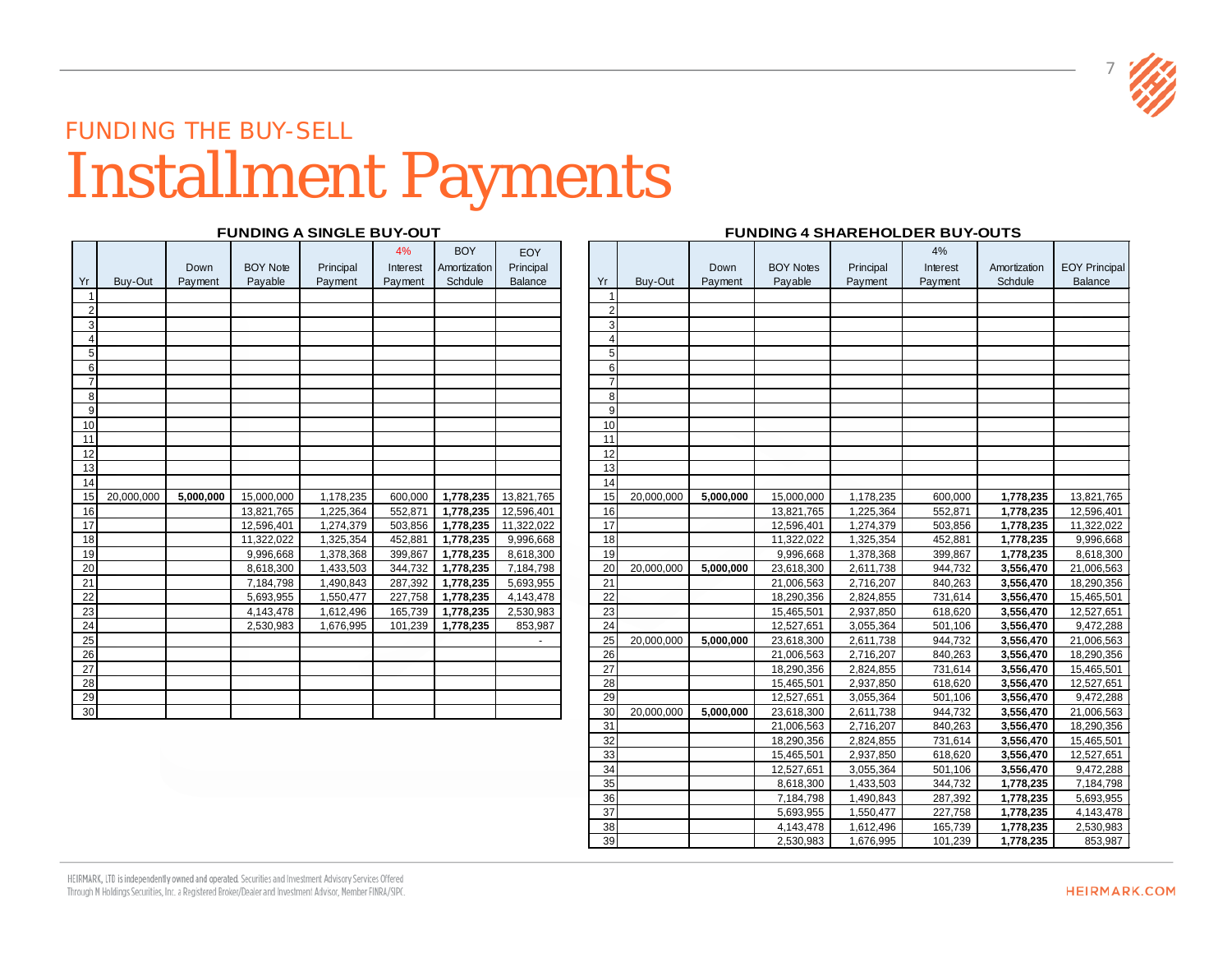

### FUNDING THE BUY-SELL Life Insurance

|                 |           |             |            |                      | Cumulative |                 |                 |                |                    |
|-----------------|-----------|-------------|------------|----------------------|------------|-----------------|-----------------|----------------|--------------------|
|                 | Annual    |             | Cash Value | <b>Annual Effect</b> | Effect on  | Death           |                 |                |                    |
| Yr              | Premium   | Cash Values | Increase   | on Earnings          | Earnings   | <b>Benefits</b> | Yr              | Annual Premium | <b>Cash Values</b> |
|                 | 1,018,848 | 496,254     | 496,254    | 522,594              | 522,594    | 80,000,000      | 1               | 1,018,848      | 496,254            |
| $\overline{2}$  | 1,018,848 | 1,046,574   | 550,320    | 468,528              | 991,122    | 80,000,000      | $\overline{2}$  | 1,018,848      | 1,046,574          |
| $\overline{3}$  | 1,018,848 | 1,596,496   | 549,922    | 468,926              | 1,460,048  | 80,000,000      | $\overline{3}$  | 1,018,848      | 1,596,496          |
| $\vert$         | 1,018,848 | 2,146,649   | 550,153    | 468,695              | 1,928,743  | 80,000,000      | 4               | 1,018,848      | 2,146,649          |
| 5 <sup>1</sup>  | 1,018,848 | 2,696,132   | 549,483    | 469,365              | 2,398,108  | 80,000,000      | 5               | 1,018,848      | 2,696,132          |
| $6 \mid$        | 1,018,848 | 3,242,709   | 546,577    | 472,271              | 2,870,379  | 80,000,000      | 6               | 1,018,848      | 3,242,709          |
| 7 <sup>1</sup>  | 1,018,848 | 3,775,834   | 533,125    | 485,723              | 3,356,102  | 80,000,000      | $\overline{7}$  | 1,018,848      | 3,775,834          |
| 8 <sup>1</sup>  | 1,018,848 | 4,285,394   | 509,560    | 509,288              | 3,865,390  | 80,000,000      | 8               | 1,018,848      | 4,285,394          |
| 9               | 1,018,848 | 4,775,195   | 489,802    | 529,046              | 4,394,437  | 80,000,000      | 9               | 1,018,848      | 4,775,195          |
| 10 <sup>1</sup> | 1,018,848 | 5,240,408   | 465,213    | 553,635              | 4,948,072  | 80,000,000      | 10 <sup>1</sup> | 1,018,848      | 5,240,408          |
| 11              | 1,018,848 | 5,952,919   | 712,510    | 306,338              | 5,254,409  | 80,000,000      | 11              | 1,018,848      | 5,952,919          |
| 12              | 1,018,848 | 6,654,008   | 701,090    | 317,758              | 5,572,168  | 80,000,000      | 12              | 1,018,848      | 6,654,008          |
| 13              | 1,018,848 | 7,344,190   | 690,181    | 328,667              | 5,900,834  | 80,000,000      | 13              | 1,018,848      | 7,344,190          |
| 14              | 1,018,848 | 8,007,970   | 663,780    | 355,068              | 6,255,902  | 80,000,000      | 14              | 1,018,848      | 8,007,970          |
| 15              | 1,018,848 | 8,629,801   | 621,831    | 397,017              | 6,652,919  | 80,000,000      | 15              | 1,018,848      | 8,629,801          |
| 16              | 1,018,848 | 9,221,004   | 591,202    | 427,646              | 7,080,564  | 80,000,000      | 16              | 764,136        | 6,915,753          |
| 17              | 1,018,848 | 9,798,689   | 577,686    | 441,162              | 7,521,727  | 80,000,000      | 17              | 764,136        | 7,349,017          |
| 18              | 1,018,848 | 10,334,013  | 535,323    | 483,525              | 8,005,251  | 80,000,000      | 18              | 764,136        | 7,750,510          |
| 19              | 1,018,848 | 10,835,020  | 501,007    | 517,841              | 8,523,092  | 80,000,000      | 19              | 764,136        | 8,126,265          |
| 20              | 1,018,848 | 11,282,536  | 447,516    | 571,332              | 9,094,424  | 80,000,000      | 20              | 509,424        | 5,641,268          |
| 21              | 1,018,848 | 11,589,591  | 307,055    | 711,793              | 9,806,217  | 80,000,000      | 21              | 509,424        | 5,794,795          |
| 22              | 1,018,848 | 11,808,927  | 219,337    | 799,511              | 10,605,729 | 80,000,000      | 22              | 509,424        | 5,904,464          |
| 23              | 1,018,848 | 11,935,095  | 126,167    | 892,681              | 11,498,409 | 80,000,000      | 23              | 509,424        | 5,967,547          |
| 24              | 1,018,848 | 11,952,266  | 17,171     | 1,001,677            | 12,500,086 | 80,000,000      | 24              | 509,424        | 5,976,133          |
| 25              | 1,018,848 | 11,821,097  | (131, 169) | 1,150,017            | 13,650,103 | 80,000,000      | $\overline{25}$ | 254,712        | 2,955,274          |
| 26              | 1,018,848 | 11,738,050  | (83, 048)  | 1,101,896            | 14,751,998 | 80,000,000      | 26              | 254,712        | 2,934,512          |
| 27              | 1,018,848 | 11,523,295  | (214, 755) | 1,233,603            | 15,985,601 | 80,000,000      | 27              | 254,712        | 2,880,824          |
| 28              | 1,018,848 | 11,149,416  | (373, 879) | 1,392,727            | 17,378,328 | 80,000,000      | 28              | 254,712        | 2,787,354          |
| 29              | 1,018,848 | 10,600,103  | (549, 312) | 1,568,160            | 18,946,489 | 80,000,000      | 29              | 254,712        | 2,650,026          |
| 30 <sup>1</sup> | 1,018,848 | 9,903,316   | (696, 787) | 1,715,635            | 20,662,124 | 80,000,000      | 30 <sup>1</sup> | 254,712        | 2,475,829          |

### **FUNDING 4 SHAREHOLDERS EVERY YEAR ADJUSTED FUNDING FOR ASSUMED DEATHS**

|                 | Annual    |             | Cash Value | <b>Annual Effect</b> | Cumulative<br>Effect on | Death           |                 |                       |                    | Cash Value | <b>Annual Effect</b> | Cumulative<br><b>Effect on</b> |                |
|-----------------|-----------|-------------|------------|----------------------|-------------------------|-----------------|-----------------|-----------------------|--------------------|------------|----------------------|--------------------------------|----------------|
|                 | Premium   | Cash Values | Increase   | on Earnings          | Earnings                | <b>Benefits</b> | Yr              | <b>Annual Premium</b> | <b>Cash Values</b> | Increase   | on Earnings          | Earnings                       | Death Benefits |
|                 | 1,018,848 | 496,254     | 496,254    | 522,594              | 522,594                 | 80,000,000      |                 | 1,018,848             | 496,254            | 496,254    | 522,594              | 522,594                        | 80,000,000     |
|                 | 1,018,848 | 1,046,574   | 550,320    | 468,528              | 991,122                 | 80,000,000      | $\overline{2}$  | 1,018,848             | 1,046,574          | 550,320    | 468,528              | 991,122                        | 80,000,000     |
|                 | 1,018,848 | 1,596,496   | 549,922    | 468,926              | 1,460,048               | 80,000,000      | 3               | 1,018,848             | 1,596,496          | 549,922    | 468,926              | 1,460,048                      | 80,000,000     |
|                 | 1,018,848 | 2,146,649   | 550,153    | 468,695              | 1,928,743               | 80,000,000      |                 | 1,018,848             | 2,146,649          | 550,153    | 468,695              | 1,928,743                      | 80,000,000     |
|                 | 1,018,848 | 2,696,132   | 549,483    | 469,365              | 2,398,108               | 80,000,000      | 5               | 1,018,848             | 2,696,132          | 549,483    | 469,365              | 2,398,108                      | 80,000,000     |
|                 | 1,018,848 | 3,242,709   | 546,577    | 472,271              | 2,870,379               | 80,000,000      | 6               | 1,018,848             | 3,242,709          | 546,577    | 472,271              | 2,870,379                      | 80,000,000     |
|                 | 1,018,848 | 3,775,834   | 533,125    | 485,723              | 3,356,102               | 80,000,000      |                 | 1,018,848             | 3,775,834          | 533,125    | 485,723              | 3,356,102                      | 80,000,000     |
|                 | 1,018,848 | 4,285,394   | 509,560    | 509,288              | 3,865,390               | 80,000,000      | 8               | 1,018,848             | 4,285,394          | 509,560    | 509,288              | 3,865,390                      | 80,000,000     |
|                 | 1,018,848 | 4,775,195   | 489,802    | 529,046              | 4,394,437               | 80,000,000      | 9               | 1,018,848             | 4,775,195          | 489,802    | 529,046              | 4,394,437                      | 80,000,000     |
| 10 <sup>1</sup> | 1,018,848 | 5,240,408   | 465,213    | 553,635              | 4,948,072               | 80,000,000      | 10              | 1,018,848             | 5,240,408          | 465,213    | 553,635              | 4,948,072                      | 80,000,000     |
|                 | 1,018,848 | 5,952,919   | 712,510    | 306,338              | 5,254,409               | 80,000,000      | 11              | 1,018,848             | 5,952,919          | 712,510    | 306,338              | 5,254,409                      | 80,000,000     |
|                 | 1,018,848 | 6,654,008   | 701,090    | 317,758              | 5,572,168               | 80,000,000      | 12              | 1,018,848             | 6,654,008          | 701,090    | 317,758              | 5,572,168                      | 80,000,000     |
|                 | 1,018,848 | 7,344,190   | 690,181    | 328,667              | 5,900,834               | 80,000,000      | 13              | 1,018,848             | 7,344,190          | 690,181    | 328,667              | 5,900,834                      | 80,000,000     |
|                 | 1,018,848 | 8,007,970   | 663,780    | 355,068              | 6,255,902               | 80,000,000      | 14              | 1,018,848             | 8,007,970          | 663,780    | 355,068              | 6,255,902                      | 80,000,000     |
|                 | 1,018,848 | 8,629,801   | 621,831    | 397,017              | 6,652,919               | 80,000,000      | 15              | 1,018,848             | 8,629,801          | 621,831    | 397,017              | 6,652,919                      | 80,000,000     |
|                 | 1,018,848 | 9,221,004   | 591,202    | 427,646              | 7,080,564               | 80,000,000      | 16              | 764,136               | 6,915,753          | 443,402    | 320,734              | 6,973,653                      | 60,000,000     |
|                 | 1,018,848 | 9,798,689   | 577,686    | 441,162              | 7,521,727               | 80,000,000      | 17              | 764,136               | 7,349,017          | 433,264    | 330,872              | 7,304,525                      | 60,000,000     |
| 181             | 1,018,848 | 10,334,013  | 535,323    | 483,525              | 8,005,251               | 80,000,000      | 18              | 764,136               | 7,750,510          | 401,493    | 362,643              | 7,667,168                      | 60,000,000     |
| 19              | 1,018,848 | 10,835,020  | 501,007    | 517,841              | 8,523,092               | 80,000,000      | 19              | 764,136               | 8,126,265          | 375,755    | 388,381              | 8,055,549                      | 60,000,000     |
|                 | 1,018,848 | 11,282,536  | 447,516    | 571,332              | 9,094,424               | 80,000,000      | 20              | 509,424               | 5,641,268          | 229,176    | 280,248              | 8,335,797                      | 40,000,000     |
| 21              | 1,018,848 | 11,589,591  | 307,055    | 711,793              | 9,806,217               | 80,000,000      | 21              | 509,424               | 5,794,795          | 153,527    | 355,897              | 8,691,694                      | 40,000,000     |
|                 | 1,018,848 | 11,808,927  | 219,337    | 799,511              | 10,605,729              | 80,000,000      | 22              | 509,424               | 5,904,464          | 109,668    | 399,756              | 9,091,449                      | 40,000,000     |
|                 | 1,018,848 | 11,935,095  | 126,167    | 892,681              | 11,498,409              | 80,000,000      | 23              | 509,424               | 5,967,547          | 63,084     | 446,340              | 9,537,790                      | 40,000,000     |
|                 | 1,018,848 | 11,952,266  | 17.171     | 1,001,677            | 12,500,086              | 80,000,000      | 24              | 509,424               | 5,976,133          | 8,586      | 500,838              | 10,038,628                     | 40,000,000     |
|                 | 1,018,848 | 11,821,097  | (131, 169) | 1,150,017            | 13,650,103              | 80,000,000      | 25              | 254,712               | 2,955,274          | (32, 792)  | 287,504              | 10,326,132                     | 20,000,000     |
| 26              | 1,018,848 | 11,738,050  | (83,048)   | 1,101,896            | 14,751,998              | 80,000,000      | 26              | 254,712               | 2,934,512          | (20, 762)  | 275,474              | 10,601,606                     | 20,000,000     |
|                 | 1,018,848 | 11,523,295  | (214, 755) | 1,233,603            | 15,985,601              | 80,000,000      | 27              | 254,712               | 2,880,824          | (53,689)   | 308,401              | 10,910,007                     | 20,000,000     |
|                 | 1,018,848 | 11,149,416  | (373, 879) | 1,392,727            | 17,378,328              | 80,000,000      | 28              | 254,712               | 2,787,354          | (93, 470)  | 348,182              | 11,258,189                     | 20,000,000     |
| 29              | 1,018,848 | 10,600,103  | (549, 312) | 1,568,160            | 18,946,489              | 80,000,000      | 29              | 254,712               | 2,650,026          | (137, 328) | 392,040              | 11,650,229                     | 20,000,000     |
| 30 I            | 1.018.848 | 9.903.316   | (696.787)  | 1.715.635            | 20,662,124              | 80,000,000      | 30 <sup>1</sup> | 254,712               | 2.475.829          | (174, 197) | 428.909              | 12.079.138                     | 20,000,000     |

#### NOT VALID WITHOUT COMPLETE LIFE INSURANCE ILLUSTRATIONS SHOWING IMPORTANT INFORMATION ABOUT GUARANTEED AND NON-GUARANTEED VALUES. EACH UNIVERSAL LIFE ILLUSTRATIONS IS DESIGNED TO BE LEVEL FUNDED BASED UPON CURRENT INTEREST RATES WITH A DURATION OF COVERAGE TO AGE 95.